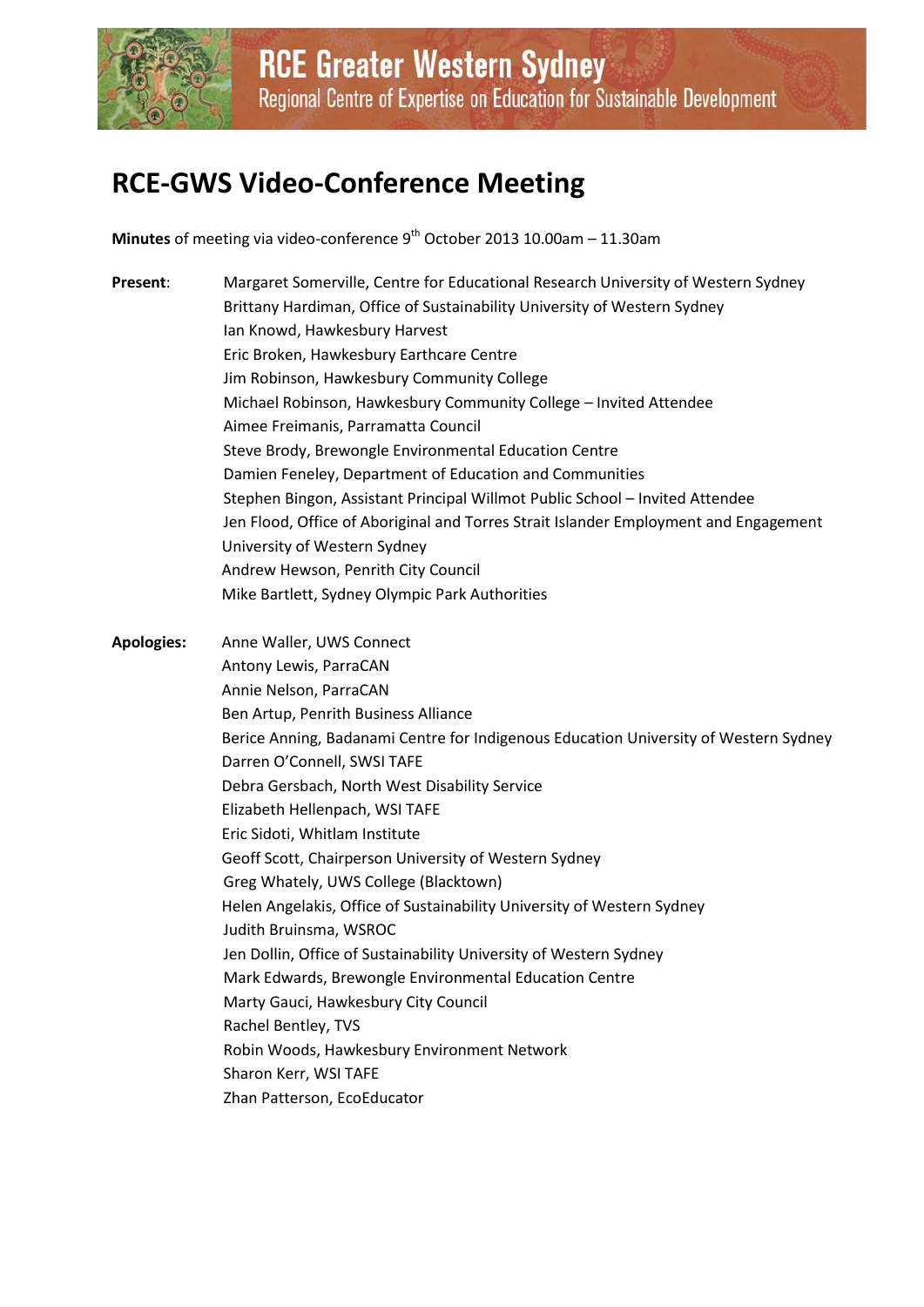#### **1. OPENING**

#### **1.1 Purpose**

Meeting was called between the RCE Greater Western Sydney partners to discuss project progression with the RCE working groups.

The agenda was unanimously approved as distributed.

#### **2. MATTERS ARISING**

#### **2.1 Outcomes from Meetings**

- Actions from RCE-GWS VC minutes held 18<sup>th</sup> of July 2013 were addressed.
- **2.1.1** All partners to supply updated information on RCE projects, outcomes and funding sources for annual UNU RCE reporting due 14<sup>th</sup> October.

**ACTION:** All partners to email Brittany [\(b.hardiman@uws.edu.au\)](mailto:b.hardiman@uws.edu.au) with information for UNU report – please find attached

**STANDING ACTION: All members to send** Brittany the details on all grants applied for, successful or unsuccessful, including amounts during 2012/13.

#### **2.2 Working Group Updates**

#### **2.2.1 River health and Biodiversity, including Riverfarm**

- **a.** *River Festival* to be held 4<sup>th</sup> and 5<sup>th</sup> of April. Still in planning stages.
- *b. Dreaming on the Riverfarm* audio tour is now complete. 60 students from Lapstone public school and Blaxland High School were the first students to partake in curriculum based activities. Students will work together on a project around the oral history with an exhibition planned for the  $19<sup>th</sup>$  November.
- **c.** *Bush tucker garden* at the Riverfarm is in talks with the Office of Aboriginal and Torres Strait Islander Employment and Engagement and 2-3 different groups still in planning stages.
- **d.** *Windsor to Weir* project with Greening Australia is about to begin with primary bush regeneration, with plans of folding in UWS students for research projects.
- **e.** *Environmental Trust Grant* for Cumberland Woodland education program at Parramatta City Council to develop an augmented reality app.

**STANDING ACTION:** Jen Dollin to supply details of UWS computing students for app

#### **2.2.2 Food Security and Sustainable Agriculture**

- **a.** *Food production and migrant communities* project is being developed for a funding bid which includes mentoring and language skills for sustainable food production at the Riverfarm. Still waiting to hear if successful.
- **b.** Hawkesbury Harvest involved with a pilot project looking at supply of food from the Sydney basin direct to suppliers including farmers markets, to sustain commercial agriculture.
- **c.** *Community Garden Cooking projects* (Ling) developed from Our Place Western Sydney funding. A successful project involving Ling Halbert (community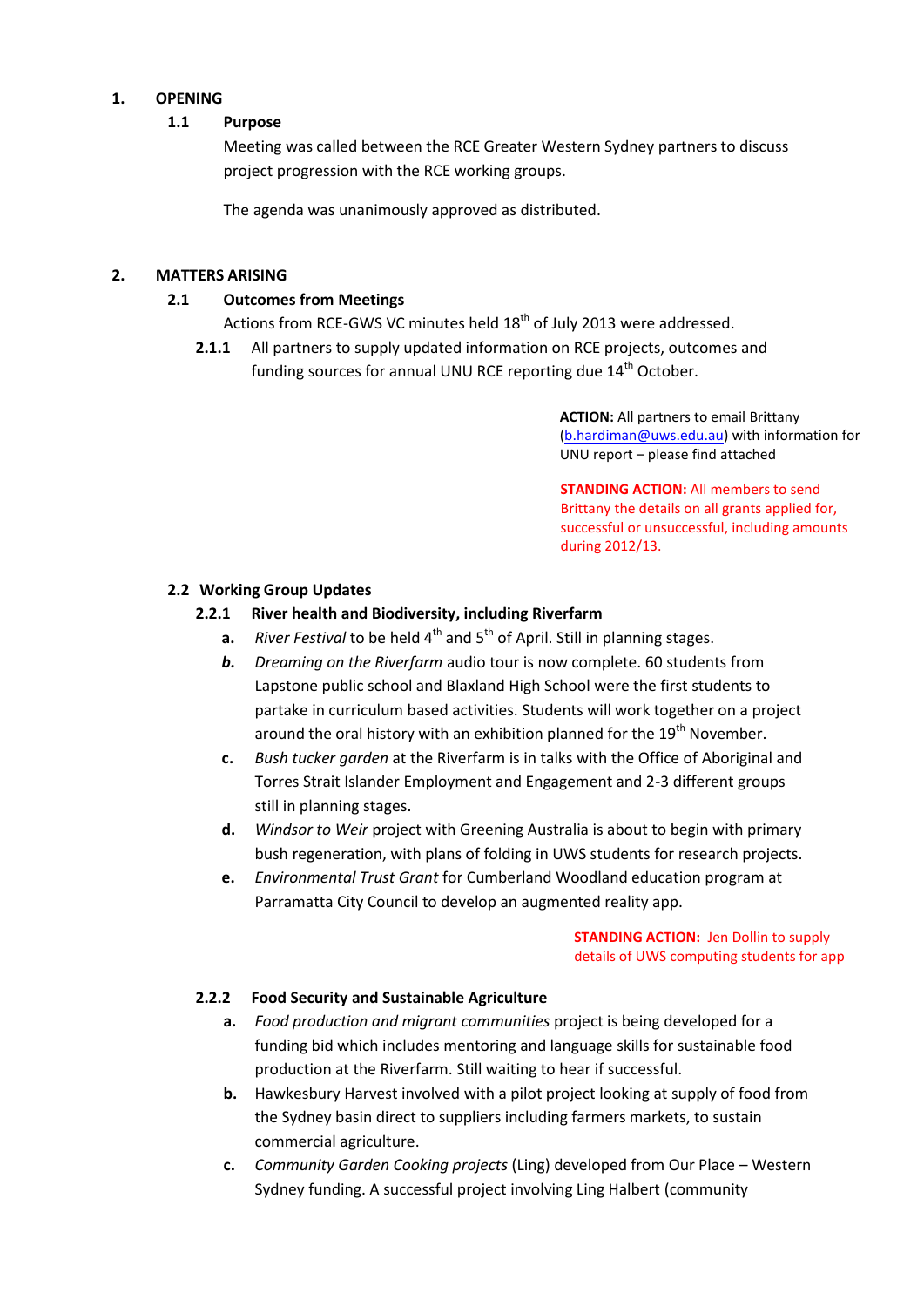volunteer), PHD student, Holroyd and and Parramatta City Councils which is looking for more funding. Margaret is currently preparing evaluation of project.

## **2.2.3 Engaging businesses, including SMEs**

- **a.** *Elizabeth sends her apologies.* Working group doesn't have too much to report on. A working group meeting will be held in November.
- **b.** *Course from community college -* Jim from HCC has tried to engage with local businesses on short courses. They have found that SME need more training/education but are lacking in time. Aimee mentioned involving a representative from OEH on their business modules to involve SME.

**ACTION:** To be discussed further at next RCE meeting

## **2.2.4 Education for Sustainability**

- **a.** *Living Links event* is now complete, with future plans. Event was run at Willmont Public School with 14 workshops. 90 people attended (including teachers and professional development persons) the day along with 400. Further to living links a TVS documentary will be created (as part of YES) on students with TAFE Cert 2 in Horticulture who have built an Aboriginal learning trail, paving, irrigation, etc which has up-skilled students. Looking to develop AR for environmental cultural garden, including kids aboriginal identities with goal to share with NSW communities. Future directions also include the Willmont School community to support other communities like Vanuatu.
- **b.** *Youth Eco Summit* now has 3,000 student attending on site, as well as small number of schools involved in VCs. Launch will be held on Wednesday 23<sup>rd</sup> October at 9.30am with the Hon. Robin Parker, Minster for the Environment. Partners can join into the launch VC or any other VC on offer by partnering with a local school(s) in their area. In addition looking to encourage international RCEs to get involved with VC to engage with students at YES. Please see invitation attached.
- **c.** *Our Place Project* stage 2 is now finished. Report out shortly.
- **d.** *Love your lagoons* project being held in South Western Sydney area. Project is linking up 12 schools (primary and secondary) with local wetlands, by adopting wetland and building into curriculum. Partnership with Campbelltown, Camden, Wollondilly Councils. HSBC to link with project - Aimee to provide details to involve them with community engagement.

**ACTION:** RCE network to get involved and ramp up the volume of YES VC with their local schools.

**ACTION:** Aimee to send Jen/Margaret HSBC details to get involved in project and community engagement.

## **2.2.5 Other Business**

- **a.** *Geoff Scott Report –* Geoff sends his apologies. Please find attached an outline of his agenda/works over the last 3 months.
- **b.** *Scoping Grant -* still trying to figure out where it is at and how to progress
- **c.** *Governance –* Margaret has raised the issue that we need representatives as part of a decision making committee, perhaps a person from each working